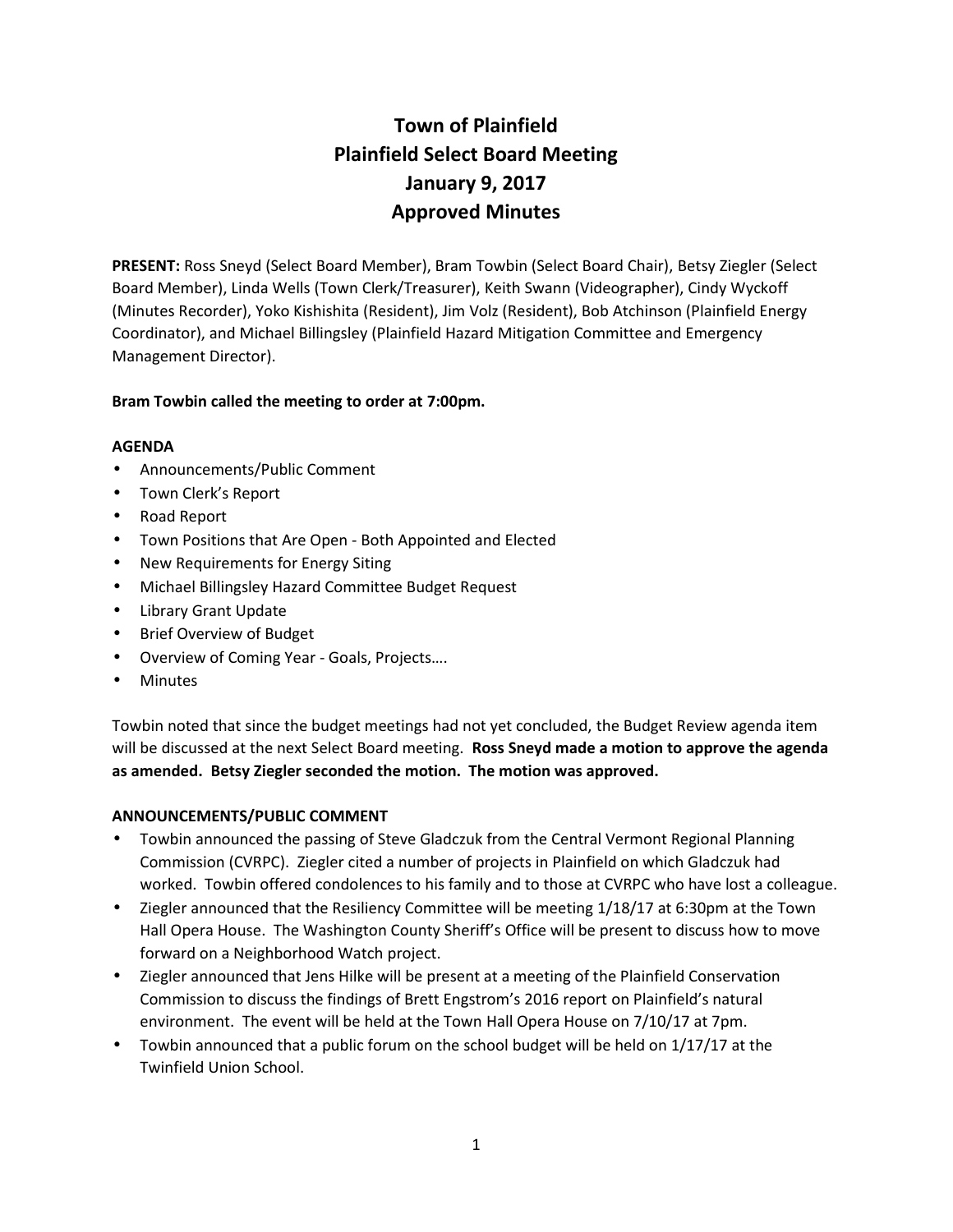- Towbin announced that a community forum on Act 46, a Vermont law that requires towns to consider school district consolidation, will be held on 1/25/17 from 6:30pm to 8:30pm at the Twinfield Union School.
- Towbin announced that there will be a talk regarding Marshfield and the Civilian Conservation Commission at the Marshfield Historical Society meeting on 1/17/17 at 7pm at the Old Schoolhouse Common.
- Towbin announced that the Song Circle, a singing group, will hold an event at the Jacquith Library in Marshfield on 1/11/17 at 6:45pm.
- Towbin announced that an Art and Author Night will be held on 1/12/17 at 6pm at the Jacquith Library in Marshfield.

## **OTHER BUSINESS: PROPOSED SIDEWALK STUDY**

 Brook Road resident Yoko Kishishita was present to voice her and other neighbors' concerns about the proposed sidewalk project, particularly how it might affect properties on Brook Road. Towbin provided a brief overview of the project. Ziegler noted that the current project is merely a study to determine what might be the best alternative and that no implementation will take place unless the Town officially decides to move forward. Sneyd noted that the two bridges in the Village are also being studied and that no action can be taken on the sidewalk project beyond what can be done with the bridge on Brook Road.

## **TOWN CLERK'S REPORT**

- Town Clerk/Treasurer Linda Wells reported that School Board member Dan Towner, whose term expires in March 2017, is not planning to petition for reelection. With his resignation, there are three openings on the School Board. Wells noted that anyone interested in running needs to petition for the position. Towbin stated his preference that the school budget should be sent out by the School Board. Currently, the Town sends out the budget and gets numerous questions that should be directed to the School Board.
- Towbin noted the following committees/commissions with both elected and appointed positions available. Brief descriptions were provided regarding the purpose, responsibilities, and qualifications for each:
	- o Development Review Board (three vacancies);
	- o Planning Commission (one vacancy);
	- o Conservation Commission (five vacancies);
	- o Central Vermont Regional Planning Commission;
	- o Central Vermont Solid Waste Management District;
	- o Recreation Committee (Wells noted that the Recreation Committee is looking for string lights for the skating rink at the Recreation Field);
	- o Revolving Loan Fund Committee;
	- o Social Concerns Committee;
	- o Friends of the Plainfield Town Hall Opera House;
	- o Water/Wastewater Commission (one vacancy). Members must be residents of Plainfield Village; and
	- o Select Board (one vacancy). Towbin will be stepping down in March 2017 after two terms, but will continue in his role as Road Commissioner.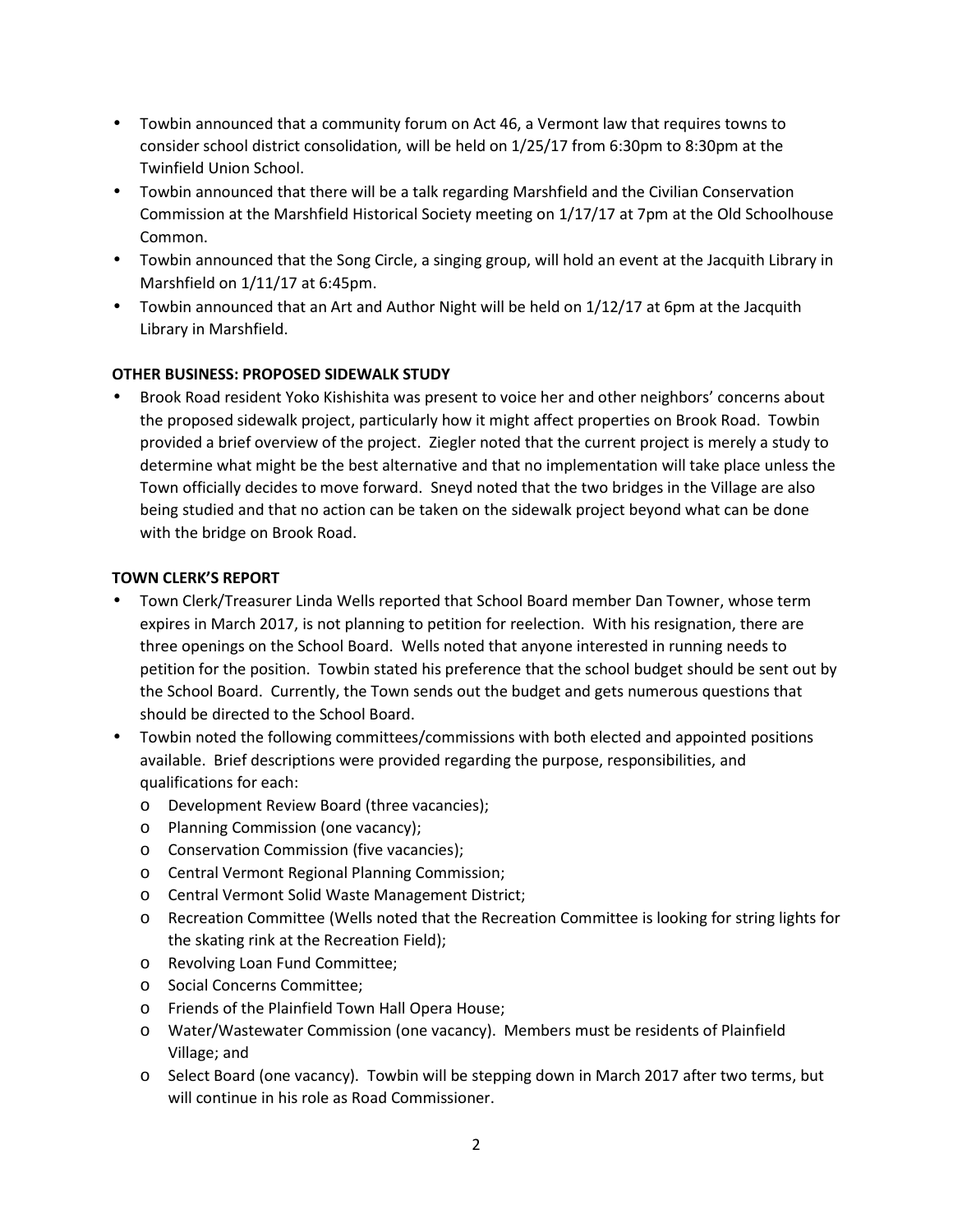- Wells presented the Town Listers' annual Errors and Omissions report for the 2015 Grand List for Select Board for approval. **Sneyd made a motion for the Select Board to sign the Errors and Omissions report for the Grand List as submitted by the Town Listers. Ziegler seconded the motion. The motion was approved.**
- Towbin presented a liquor license renewal request from Positive Pie for approval. **Ziegler made a motion to approve the liquor license renewal request for Positive Pie. Sneyd seconded the motion. The motion was approved.**
- Wells stated that the second school tax payment is due by 2/8/17. Payments may be hand delivered to the Municipal Offices by 4pm, put in the drop box outside the Municipal Offices by 4pm, or postmarked by the due date. Towbin underscored the importance of submitting the payment by 4pm when either hand delivering it or placing it in the drop box. Payments received after 4pm will incur interest and a late penalty.

# **ROAD REPORT**

- Road Foreman Mike Nolan was not present.
- Towbin reported that the Road Crew was doing a good job keeping on top of everything. If anyone has any questions or issues, Towbin can be contacted via the Town Clerk's Office.
- Towbin noted a problem with people not moving their cars when snow plows need to clear the streets. When snow is expected, cars should park at the Park and Ride or in the Recreation Field parking area, but not longer than for 72 hours.

# **LIBRARY GRANT UPDATE**

 Towbin announced that the planning grant application for the Cutler Memorial Library has been submitted, noting that the Town is acting as the agent for the Library and will be reimbursed for all its efforts. The Town does not own the Library, but got involved with the grant application because the project is in the Town's interest. A decision on whether the funding is awarded is expected in February 2017.

# **OVERVIEW OF COMING YEAR - GOALS, PROJECTS….**

- Towbin reported that the Town has decided on both a cost-of-living and step increase for Town employees, amounting to a 4% overall increase. The Select Board will discuss the final budget at its next meeting.
- Wells noted that the Main Street Pedestrian Bridge project is scheduled to begin in 2017. Towbin gave a brief overview, noting that it is an approximately \$400,000 project with the Town's share being 10%, or \$40,000. Towbin explained that the rationale for the project is not simply to have the pedestrian bridge and sidewalk constructed, but that it will help in the major restructuring of the dangerous Main Street/Route 2 intersection. Ziegler added that the Town's \$40,000 share will not be coming from taxpayer dollars, but rather from the Batchelder Fund, endowment monies that were set aside to help fund projects such as this.
- Towbin noted that two major culvert replacement projects were scheduled: one on Bean Road and the other on Gore Road.
- Other projects in 2017 will include:
	- o Continuation of work on the Sidewalk Study;
	- o Continuation of work studying the two bridges in the Village; and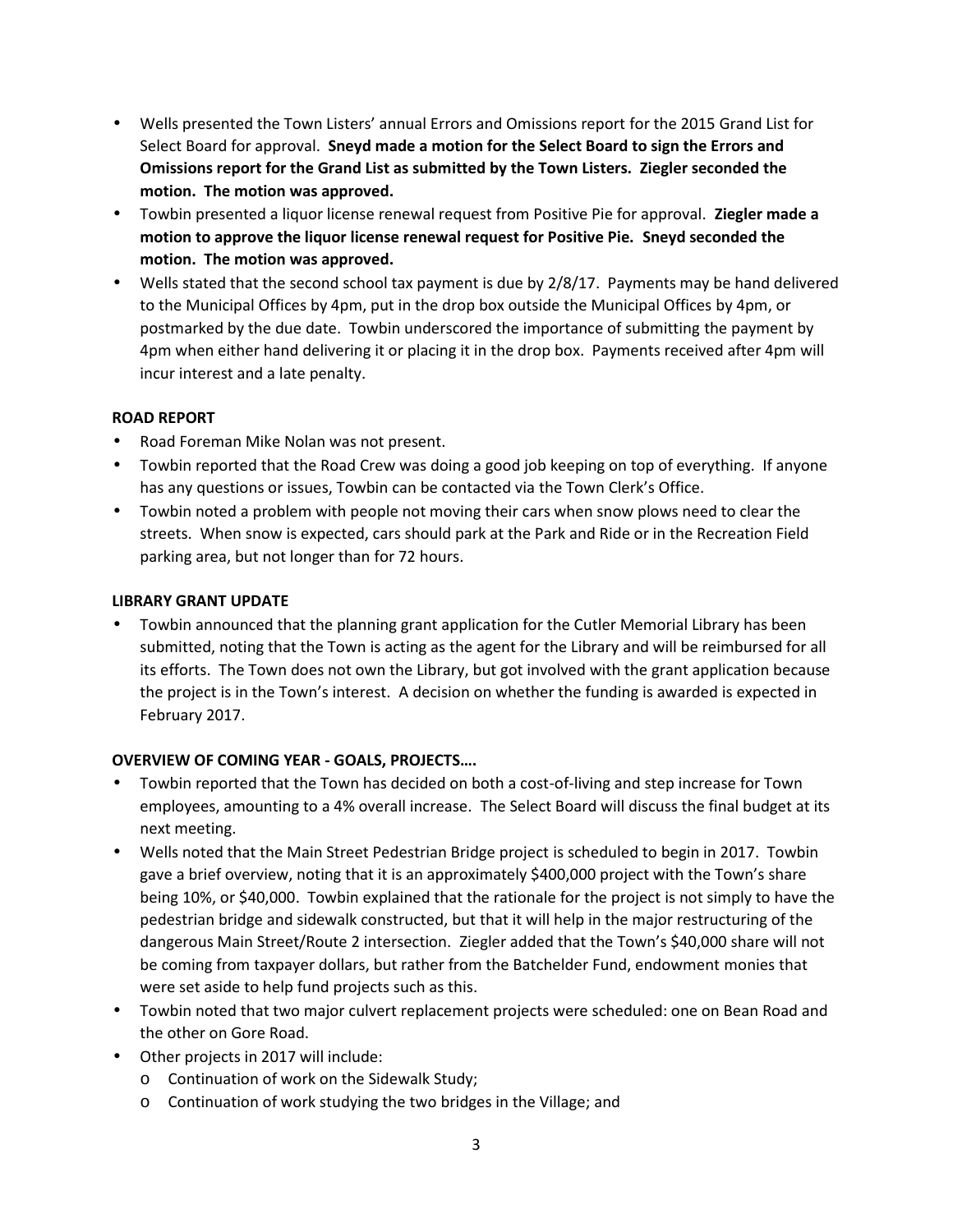o Relocation of the bus shelter to in front of the Post Office on Route 2. Towbin noted that volunteers are needed to help with that effort.

#### **NEW REQUIREMENTS FOR ENERGY SITING**

 Towbin explained that due to Act 174, towns are being asked to work with regional planners for locating energy projects within the towns. Plainfield Energy Coordinator Bob Atchinson noted that Central Vermont Regional Planning will be creating a regional energy plan and is looking to identify a large, medium, and small town to work together in developing it. Atchinson proposed that Plainfield be one of the participating communities, which will provide a chance for the Town to get in on the ground floor in developing policy in this area. **Ziegler made a motion to authorize Plainfield Energy Coordinator Bob Atchinson, and various municipal officials at Atchinson's discretion, to speak with Bonnie Waninger, the head of Central Vermont Regional Planning, about having Plainfield participate in a discussion about energy siting as regards Act 174. Sneyd seconded the motion. The motion was approved.**

## **MICHAEL BILLINGSLEY HAZARD COMMITTEE BUDGET REQUEST**

- Michael Billingsley, secretary of the Plainfield Hazard Mitigation Committee and Emergency Management Director, explained that part of the long-term planning for both the Hazard Mitigation Committee and the Emergency Management Director is to be better in touch in with the community. A direct mailing was identified as the best way both to provide information to the community about available resources during an emergency and to gather information about special needs in the community such as chronic illnesses, pets, and/or having hazardous materials on properties that might present a danger to first responders. Discussion followed on the printing and postal costs involved in sending out a mailing. Billingsley agreed to send these costs to the Select Board prior to its budget meeting on 1/10/17.
- Billingsley noted an estimated figure of \$428 for travel expenses for a year's worth of work in his capacity as Emergency Management Director. He is also planning a mailing to go out six months after the Hazard Mitigation Committee mailing that would have a mail-back card to get exact information about people who need special intervention at the time of an evacuation as well as a second mail-back card for people to make note of any hazardous materials in their house or on their property. Towbin recommended speaking with Town Attorney Jim Jamele about liability or legal implications regarding the Town holding such information. Billingsley assured that the information would not be held in Plainfield, but rather would be turned over to the State for its recordkeeping. Billingsley will send the printing and mailing cost to the Select Board prior to its budget meeting on 1/10/17. The next meeting of the Hazard Mitigation Committee is on 1/19/17 at 6pm at the Municipal Offices. Items discussed will include enlarging the prioritization of possible hazards that are not currently in the Hazard Mitigation Plan, including chemical waste spills on Route 2, long-term electrical outages, and epidemic. Atchinson noted that those involved in regional energy planning might be interested in finding out if there is a hazard mitigation plan that could be applied to more than one town.
- Towbin noted another Town position that needs to be filled. Justine Gadd is currently acting as the Town Health Officer on an emergency basis, however, a person is needed to fill the position permanently.